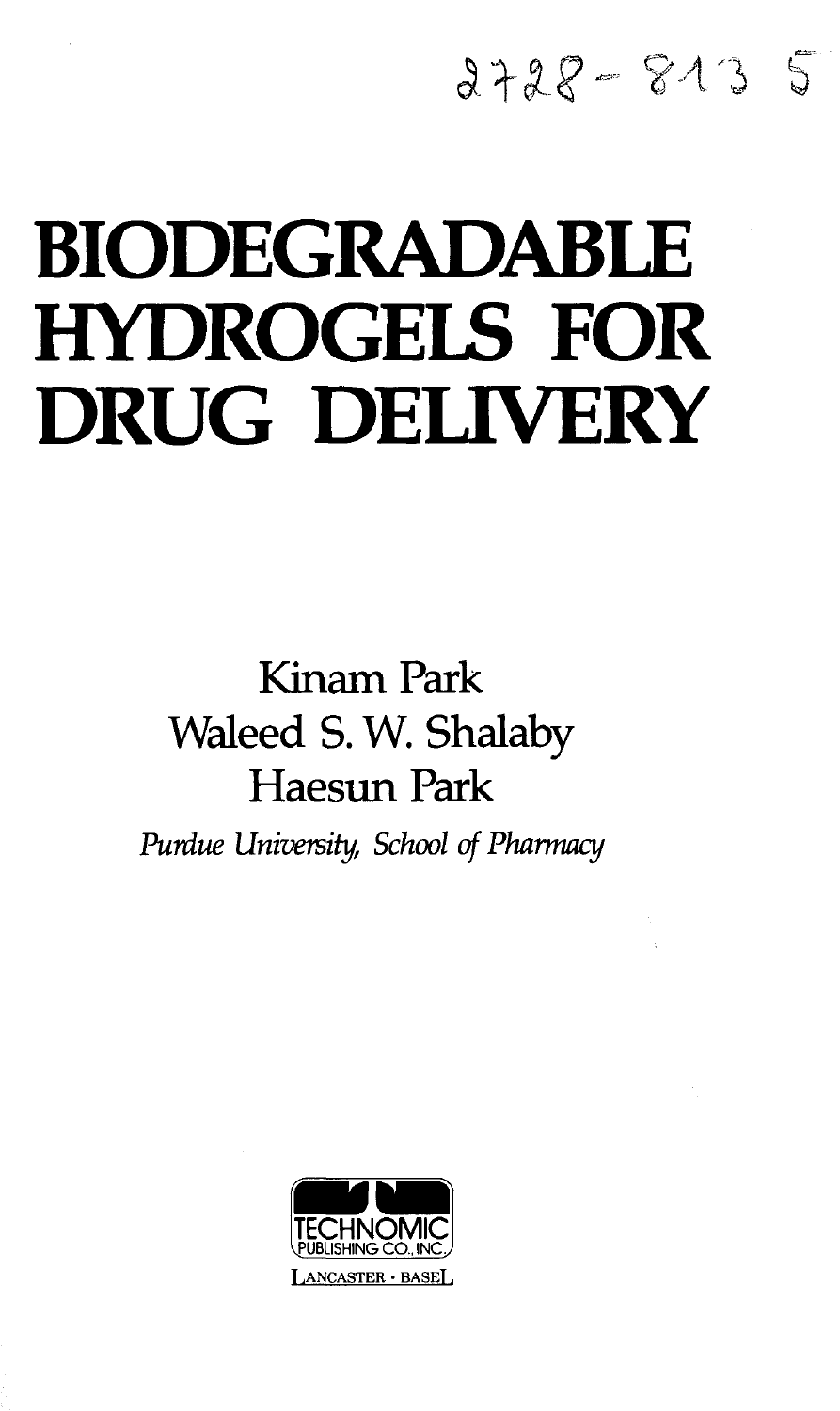## TABLE OF CONTENTS

| Preface                                 | ix                                                                                                                                                                             |
|-----------------------------------------|--------------------------------------------------------------------------------------------------------------------------------------------------------------------------------|
| 1.1<br>1.2<br>1.3                       | <b>Chapter 1. Introduction</b><br>1<br>Controlled Release Drug Delivery Systems<br>1<br>Hydrogels<br>2<br>References<br>6                                                      |
|                                         | <b>Chapter 2. Biodegradation</b><br>13                                                                                                                                         |
| 2.1<br>$2.2\,$<br>2.3<br>2.4<br>$2.5\,$ | Definitions of Biodegradation<br>13<br>Mechanisms of Biodegradation<br>15<br><b>Chemical Hydrolysis of Polymers</b><br>21<br>Biodegradable Hydrogels<br>27<br>References<br>28 |
|                                         | 35<br><b>Chapter 3. Types of Biodegradable Hydrogels</b>                                                                                                                       |
| 3.1                                     | Hydrogels with Degradable Polymer Backbone<br>35                                                                                                                               |
| 3.2<br>3.3                              | Hydrogels with Degradable Crosslinking Agents<br>47<br>Hydrogels with Degradable Pendant Chains<br>60                                                                          |
| 3.4                                     | References<br>61                                                                                                                                                               |
|                                         | .67<br><b>Chapter 4. Chemical Gels</b>                                                                                                                                         |
| 4.1                                     | Polymerization in the Presence of Crosslinking Agents<br>67                                                                                                                    |
| 4.2<br>4.3                              | Crosslinking of Water-Soluble Polymers<br>72<br>References<br>92                                                                                                               |
|                                         |                                                                                                                                                                                |
|                                         | 99<br><b>Chapter 5. Physical Gels</b>                                                                                                                                          |
| 5.1                                     | Thermoreversible Gelling System<br>101                                                                                                                                         |
| 5.2                                     | Thermoreversible Gelling Polysaccharides<br>105                                                                                                                                |
| 5.3<br>5.4                              | Physical Gelation by Ion Complexation<br>110<br>Physical Gelation by Specific Interactions<br>122                                                                              |
| 5.5                                     | Determination of the Crosslink Density<br>128                                                                                                                                  |
| 5.6                                     | References<br>130                                                                                                                                                              |

 $\sim 10^{-1}$ 

 $\bar{a}$ 

 $\zeta_{\rm c}$ 

 $\sim$